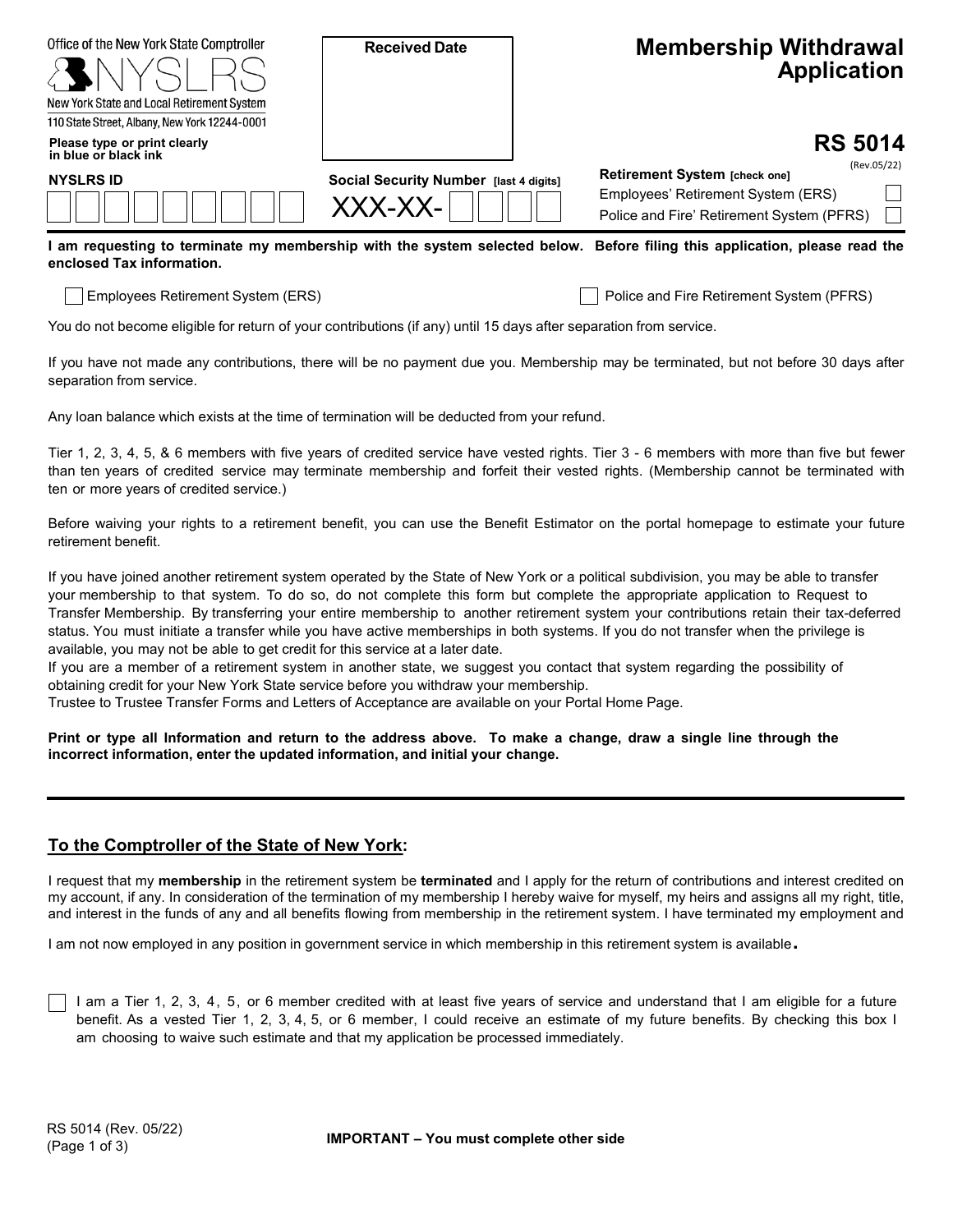| <b>Information About You</b>                          |  |                                              |                                              |  |
|-------------------------------------------------------|--|----------------------------------------------|----------------------------------------------|--|
| Name: (First, Middle Initial, Last)                   |  | Former Name: (If applicable)                 | Date of Birth:                               |  |
|                                                       |  |                                              |                                              |  |
| Address: (Including Street, City, State and Zip Code) |  | Home Telephone Number: (Including area code) |                                              |  |
|                                                       |  |                                              |                                              |  |
|                                                       |  |                                              | Work Telephone Number: (Including area code) |  |
| Last Public Employer:                                 |  | Last Day Worked: (If known)                  |                                              |  |

## **Domestic Relations Order: (DRO)**

Will a current or pending Domestic Relations Order (DRO) or other legal document restrict any of your NYSLRS payment? | Yes | INo

## **U.S. Citizen Status**:

**For United States Tax Withholding and Reporting Purposes:** (please check one),

I am currently a:  $\Box$  US Citizen  $\Box$  Resident Alien  $\Box$  Non-resident Alien

## **If you are a U.S. Citizen or Resident Alien:**

**This form will be used as a substitute IRS Form W-9. Under penalty or perjury, I certify that:** 

- 1. The number shown on this form is my correct taxpayer identification number (or I am writing for a number to be issued to me); and
- 2. I am not subject to backup withholding because: (a) I am exempt from back withholdings; or (b) I have not been notified by the Internal Revenue Service (IRS) I am subject to backup withholding as a result of a failure to report all interest or dividends; or (c) the IRS has notified me I am no longer subject to backup withholding **(You must cross out item 2 if you have been notified by the IRS you are currently subject to backup withholding because you failed to report all interest or dividends on your tax return)**.
- 3. I am a U.S. Citizen/Resident Alien (defined in the instructions); and
- 4. FATCA code(s) are not applicable due to NYSLRS exemption from FATCA reporting.

**IRS Forms W-9 instructions are available on the website, www.irs.gov/pub/irs-pdf/fw9.pdf.**

## **If you are a Non-resident Alien:**

You must complete and submit IRS Form W-8BEN along with your application. IRS Form W-8BEN and instructions are available at the IRS website, www.irs.gov/pub/irs-pdf/fw8ben.pdf and www.irs.gov/pub/irs-pdf/iw8ben.pdf. Applications received without Form W-8BEN will BE SUBJECT TO 30% WITHHOLDING.

## **Payment Election:**

| <b>TAXABLE FUNDS (Check the appropriate payment box)</b>                                                                                                                                          |                                                                                                                                                                                                                                                                                                                                                                                                                             |  |  |  |  |
|---------------------------------------------------------------------------------------------------------------------------------------------------------------------------------------------------|-----------------------------------------------------------------------------------------------------------------------------------------------------------------------------------------------------------------------------------------------------------------------------------------------------------------------------------------------------------------------------------------------------------------------------|--|--|--|--|
|                                                                                                                                                                                                   | <b>NO ROLLOVER:</b><br>I elect to have the <i>taxable</i> amount paid directly to me. I have read and understand the attached Tax Notice and understand<br>that federal income tax will be withheld as required by law.                                                                                                                                                                                                     |  |  |  |  |
|                                                                                                                                                                                                   | ROLLOVER (Minimum transfer of \$500.00 if rolling to more than one institution).<br>I elect to have the <i>taxable</i> amount of the payment transferred directly to an IRA, Roth IRA or other eligible retirement<br>plan(s) as follows: Any remainder should be issued directly to me, minus any applicable federal withholdings.<br>(The enclosed trustee transfer form must be completed by both you and your trustee.) |  |  |  |  |
|                                                                                                                                                                                                   |                                                                                                                                                                                                                                                                                                                                                                                                                             |  |  |  |  |
|                                                                                                                                                                                                   |                                                                                                                                                                                                                                                                                                                                                                                                                             |  |  |  |  |
|                                                                                                                                                                                                   |                                                                                                                                                                                                                                                                                                                                                                                                                             |  |  |  |  |
| <b>Non-Taxable Funds</b><br>Non-taxable amounts will be paid directly to you, or<br>If you wish to do a direct rollover of these funds, please contact our office for the appropriate application |                                                                                                                                                                                                                                                                                                                                                                                                                             |  |  |  |  |

**Note: All taxable funds must be rolled over if you want to rollover non-taxable funds.**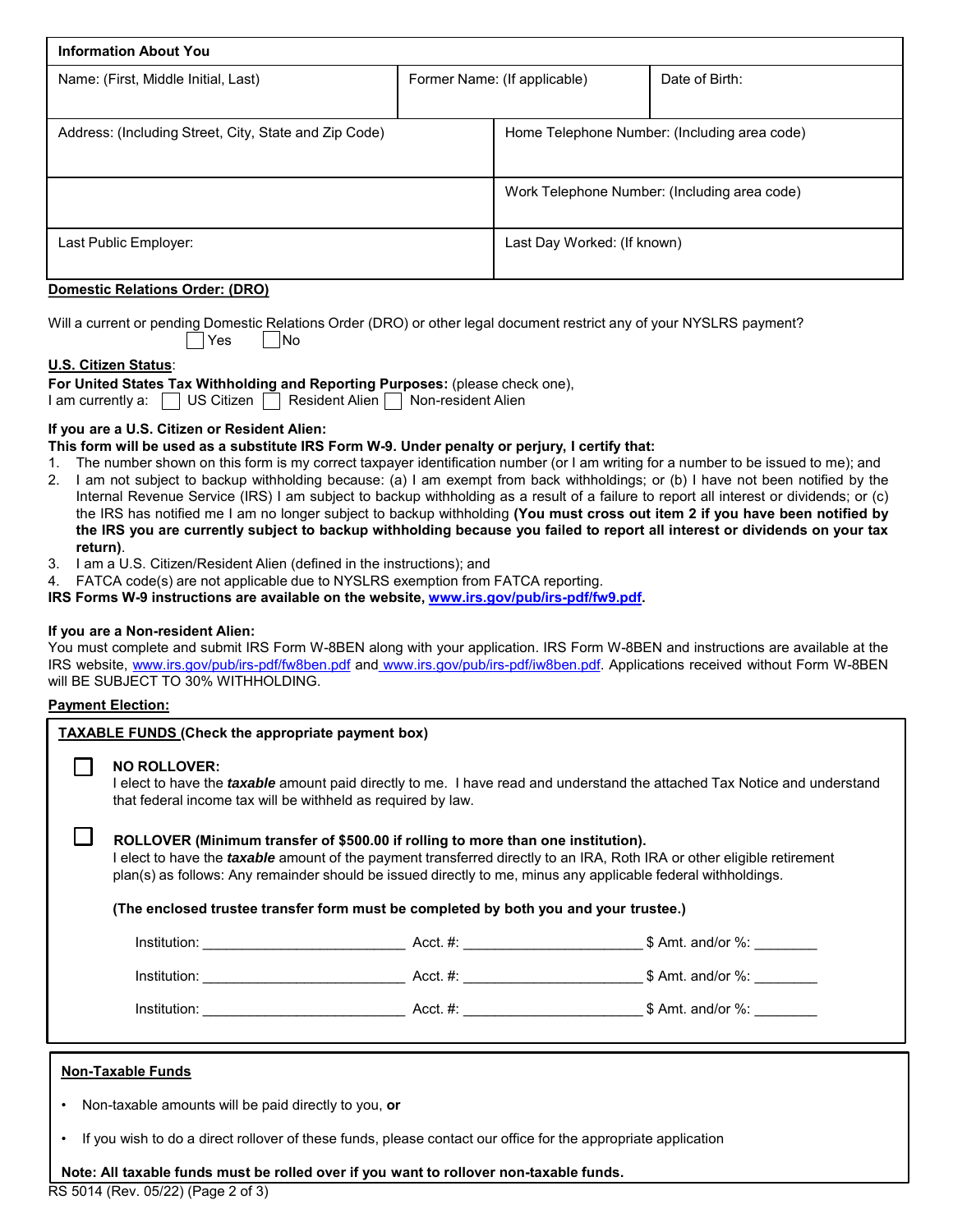#### **30 Day Review Waiver:**

Because you are either receiving or rolling over money to a financial institution, you are entitled by law to a 30 day review period prior to NYSLRS processing the payment, which means this payment will not be processed until 30 days from the receipt of this application.

If you do not waive the 30 day review, you are acknowledging that you will receive your check greater than 30 days from the receipt of this application.

 choosing to waive such right.  $\Box$  I understand that under applicable law and regulations, I have the right to review this notice for 30 days. By checking this box I am

"The Internal Revenue Service does not require your consent to any provision of this document other than the certifications required to avoid backup withholding."

I certify that the information on my application is true and complete to the best of my knowledge. I further certify that I am aware that any false statement I knowingly make or permit to be made on this or any record of the Retirement System constitutes a crime punishable by potential incarceration and other sanctions.

Signature:\_\_\_\_\_\_\_\_\_\_\_\_\_\_\_\_\_\_\_\_\_\_\_\_\_\_\_\_\_\_\_\_\_\_\_\_\_\_\_\_\_\_\_\_\_\_\_\_\_\_\_\_\_\_\_\_\_\_\_\_ \_\_\_\_\_\_\_\_\_\_\_\_\_\_\_\_\_\_\_\_\_\_\_\_\_\_\_\_\_\_\_\_\_ Date:

#### **Social Security Disclosure Requirement**

In accordance with the Federal Privacy Act of 1974, you are hereby advised that disclosure of your Social Security account number is mandatory pursuant to Sections 11, 34, 311 and 334 of the Retirement and Social Security Law. The number will be used in identifying retirement records and in the administration of the Retirement System.

#### **Personal Privacy Protection Law**

The Retirement System is required by law to maintain records to determine eligibility for and calculate benefits. Failure to provide information may interfere with the timely payment of benefits. The System may be required to provide certain information to participating employers. The official responsible for record maintenance is the Director of Member and Employer Services, NYS and Local Retirement System, Albany, NY 12244; call toll-free at 1-866-805-0990 or 518-474-7736 in the Albany Area.

RS 5014 (Rev. 05/22) (Page 3 of 3)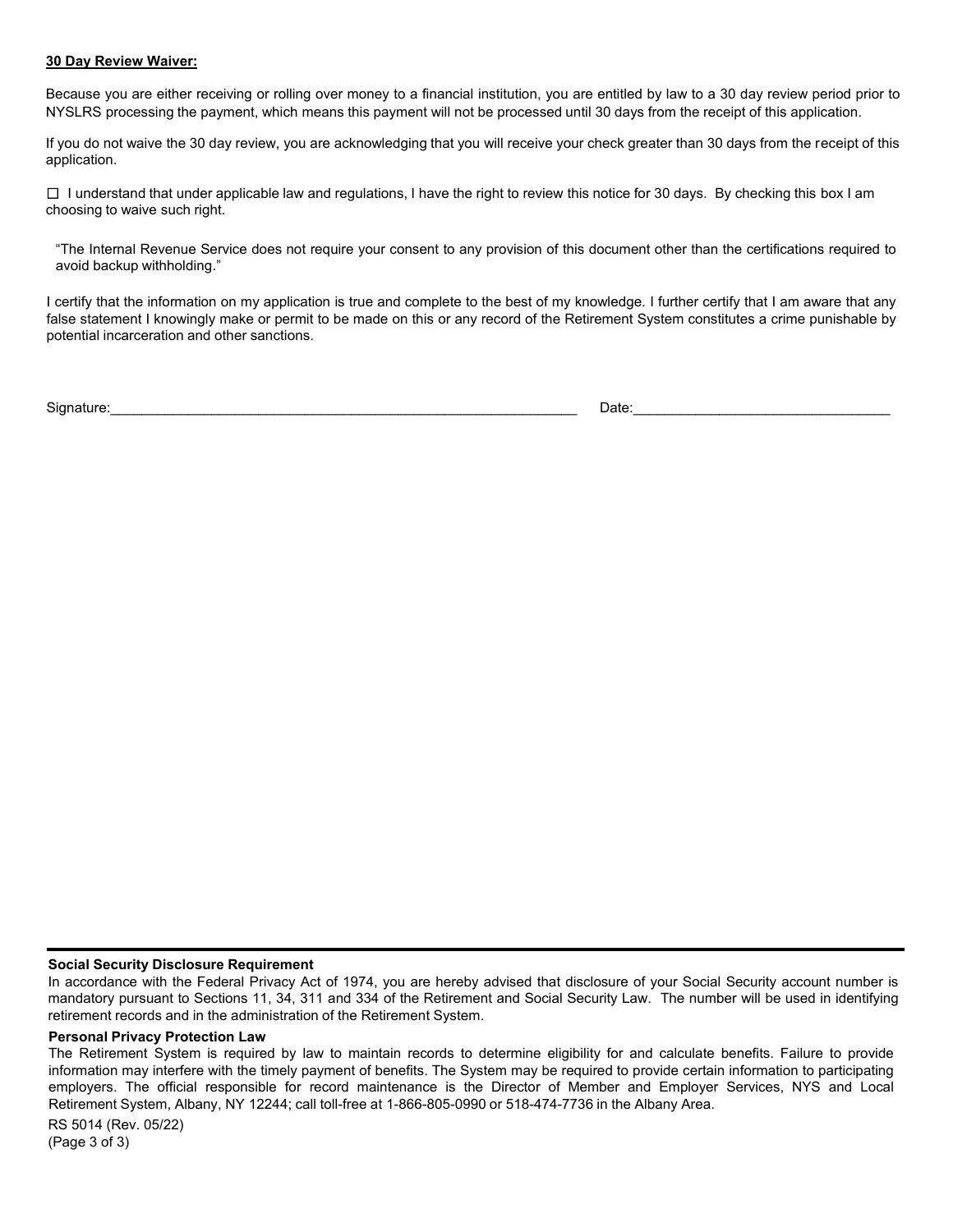

# **RS 5533**

(Rev. 04/22)

## **For Payments Not From a Designated Roth Account**

## **YOUR ROLLOVER OPTIONS**

You are receiving this notice because all or a portion of the withdrawal/excess payment you are receiving from the New York State and Local Retirement System (System), a governmental defined benefit plan, is eligible to be rolled over to an IRA or an employer plan. This notice is intended to help you decide whether to do such a rollover.

Rules that apply to most withdrawal/excess payments from the System are described in the "General Information About Rollovers" section. Special rules that only apply in certain circumstances are described in the "Special Rules and Options" section.

#### **GENERAL INFORMATION ABOUT ROLLOVERS**

#### **How can a rollover affect my taxes?**

You will be taxed on a withdrawal/excess payment from the System if you do not roll it over. If you are under age 59½ and do not do a rollover, you will also have to pay a 10% additional income tax on early distributions (unless an exception applies). However, if you do a rollover, you will not have to pay tax until you receive payments later and the 10% additional income tax will not apply if those payments are made after you are age 59½ (or if an exception applies).

#### **Where may I roll over the withdrawal/excess payment?**

You may roll over the payment to either an IRA (an individual retirement account or individual retirement annuity) or an employer plan (a taxqualified plan, section 403(b) plan, or governmental section 457(b) plan) that will accept the rollover. The rules of the IRA or employer plan that holds the rollover will determine your investment options, fees, and rights to payment from the IRA or employer plan (for example, no spousal consent rules apply to IRAs and IRAs may not provide loans). Further, the amount rolled over will become subject to the tax rules that apply to the IRA or employer plan.

#### **How do I do a rollover of the withdrawal/excess payment?**

There are two ways to do a rollover. You can do either a direct rollover or a 60-day (indirect) rollover.

If you do a direct rollover, the System will make the payment directly to your IRA or an employer plan. You should contact the IRA sponsor or the administrator of the employer plan for information on how to do a direct rollover.

If you do a 60-day (indirect) rollover, the System will make the payment directly to you. You may still do a rollover by making a deposit into an IRA or eligible employer plan that will accept it. You will have 60 days after you receive the payment to make the deposit. If you do not do a direct rollover, the System is required to withhold 20% of the payment for federal income taxes (up to the amount of cash received). This means that, in order to roll over the entire payment in a 60-day rollover, you must use other funds to make up for the 20% withheld. If you do not roll over the entire amount of the payment, the portion not rolled over will be taxed and will be subject to the 10% additional income tax on early distributions if you are under age 59½ (unless an exception applies).

#### **How much of my withdrawal/excess payment may I roll over?**

If you wish to do a rollover, you may roll over all or part of the amount eligible for rollover. The System will tell you what portion of the payment is eligible for rollover.

#### If I don't do a rollover of my withdrawal/excess payment, will I have to pay the 10% additional income tax on early distributions?

If you are under age 59½, you will have to pay the 10% additional income tax on early distributions for a payment from the System (including amounts withheld for income tax) that you do not roll over, unless one of the exceptions listed below applies. This tax is in addition to the regular income tax on the payment not rolled over.

The 10% additional income tax does not apply to a withdrawal/excess payment from the System if:

- Payment is made after you separate from service if you will be at least age 55 in the year of the separation
- Payment is made from a governmental defined benefit pension plan after you separate from service if you are a public safety employee\* and you are at least age 50 in the year of the separation
- Payment is made under a domestic relations order (DRO)

\*A qualified public safety employee is any employee of a State (or political subdivision of a State) who provides police protection, firefighting services, or emergency medical services for any area within the jurisdiction of the State (or political subdivision of the State).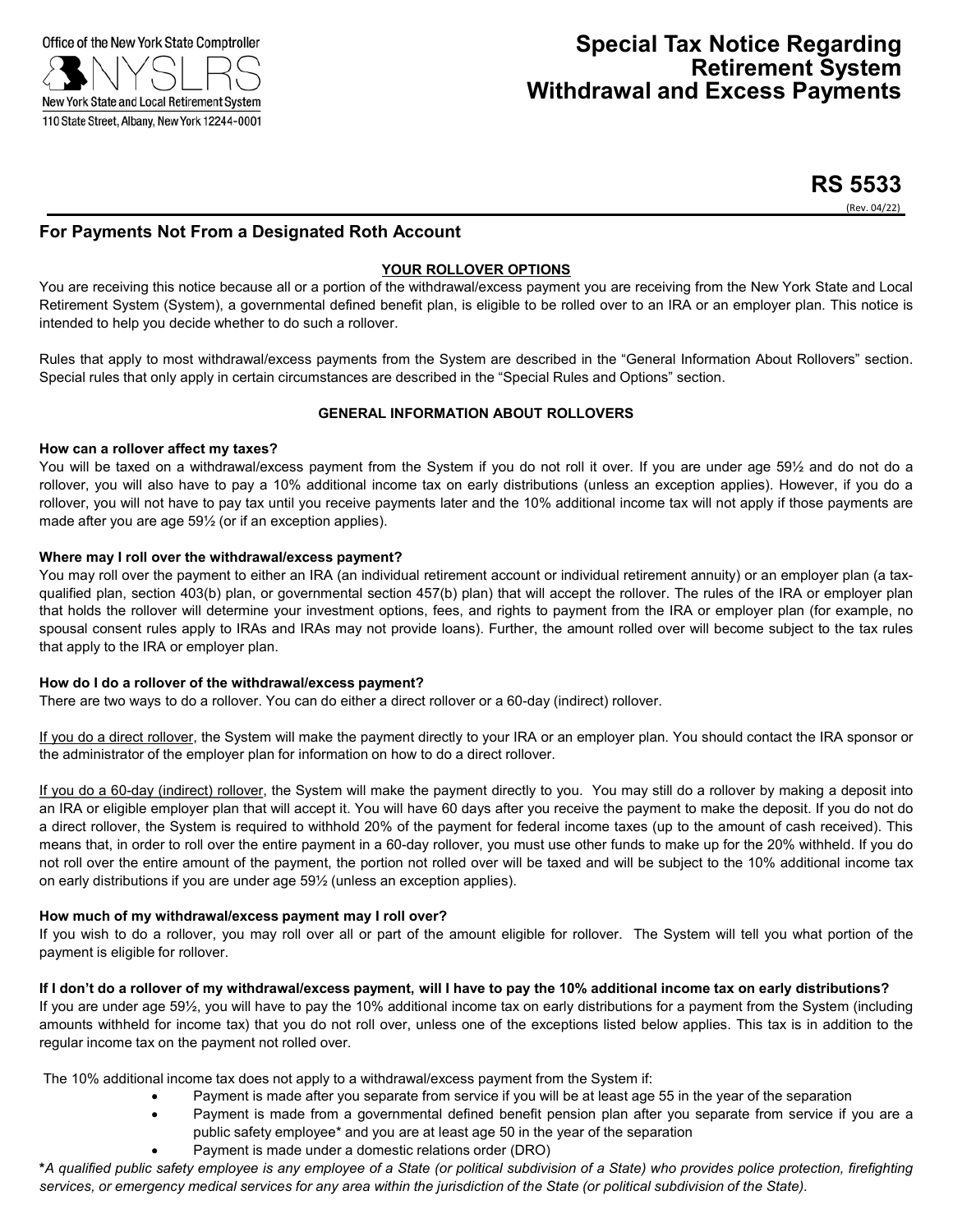#### If I do a rollover to an IRA of my withdrawal/excess payment, will the 10% additional income tax apply to early distributions from **the IRA?**

If you receive a payment from an IRA when you are under age 59½, you will have to pay the 10% additional income tax on early distributions from the IRA, unless one of the exceptions listed below applies:

- Payments made at least annually in equal or close to equal amounts over your life or life expectancy (or the lives or joint life expectancy of you and your beneficiary) without regard to whether you have had a separation from service.
- Payments made due to disability
- Payments after your death
- Corrective distributions of contributions
- Payments made directly to the government to satisfy a federal tax levy
- Certain payments made while you are on active duty if you were a member of a reserve component called to duty after September 11, 2001, for more than 179 days
- There are additional exceptions for (1) payments for qualified higher education expenses, (2) payments up to \$10,000 used in a qualified first-time home purchase, and (3) payments for health insurance premiums after you have received unemployment compensation for 12 consecutive weeks (or would have been eligible to receive unemployment compensation but for self-employed status).

There are a few differences in the exceptions that apply for early distributions from the System and exceptions that apply for payments from an IRA. For payments from an IRA

- There is no exception for payments after separation from service that are made after age 55.
- The exception for domestic relations orders (DROs) does not apply (although a special rule applies under which, as part of a divorce or separation agreement, a tax-free transfer may be made directly to an IRA of a spouse or former spouse).

#### **Will I owe State income taxes?**

This notice does not describe any State or local income tax rules (including withholding rules).

#### **SPECIAL RULES AND OPTIONS**

#### **If your withdrawal/excess payment includes after-tax contributions**

After-tax contributions included in a payment are not taxed. Special rules apply when you do a rollover, as described below.

You may roll over to an IRA a payment that includes after-tax contributions through either a direct rollover or a 60-day (indirect) rollover. You must keep track of the aggregate amount of the after-tax contributions in all of your IRAs (in order to determine your taxable income for later payments from the IRAs). If you do a direct rollover of only a portion of the amount paid from the System and at the same time the rest is paid to you, the portion directly rolled over consists first of the amounts that would be taxable if not rolled over. For example, assume you are receiving a distribution of \$12,000, of which \$2,000 is after-tax contributions. In this case, if you directly roll over \$10,000 to an IRA that is not a Roth IRA, no amount is taxable because the \$2,000 amount not directly rolled over is treated as being after-tax contributions. If you do a direct rollover of the entire amount paid from the System to two or more destinations at the same time, you can choose which destination receives the after-tax contributions.

If you do a 60-day rollover to an IRA of only a portion of a payment made to you, the after-tax contributions are treated as rolled over last. For example, assume you are receiving a distribution of \$12,000, of which \$2,000 is after-tax contributions, and no part of the distribution is directly rolled over. In this case, if you roll over \$10,000 to an IRA that is not a Roth IRA in a 60-day rollover, no amount is taxable because the \$2,000 amount not rolled over is treated as being after-tax contributions.

You may roll over to an employer plan all of a payment that includes after-tax contributions, but only through a direct rollover (and only if the receiving plan separately accounts for after-tax contributions and is not a governmental section 457(b) plan). You can do a 60-day rollover to an employer plan of part of a payment that includes after-tax contributions, but only up to the amount of the payment that would be taxable if not rolled over.

#### **If you miss the 60-day rollover deadline**

Generally, the 60-day rollover deadline cannot be extended. However, the IRS has the limited authority to waive the deadline under certain extraordinary circumstances, such as when external events prevented you from completing the rollover by the 60-day rollover deadline. To apply for a waiver, you must file a private letter ruling request with the IRS. Private letter ruling requests require the payment of a nonrefundable user fee. For more information, see IRS Publication 590-A, *Contributions to Individual Retirement Arrangements (IRAs).*

#### **If you have an outstanding loan that is being offset**

If you have an outstanding loan from the System, your withdrawal/excess payment may be offset by the balance due on the loan, typically when your employment ends. The loan offset amount is treated as a distribution to you at the time of the offset and will be taxed (including the 10% additional income tax on early distributions, unless an exception applies) unless you do a 60-day rollover in the amount of the loan offset to an IRA or employer plan.

#### **If you were born on or before January 1, 1936**

If you were born on or before January 1, 1936, and receive a lump sum distribution that you do not roll over, special rules for calculating the amount of the tax on the payment might apply to you. For more information, see IRS Publication 575, *Pension and Annuity Income.*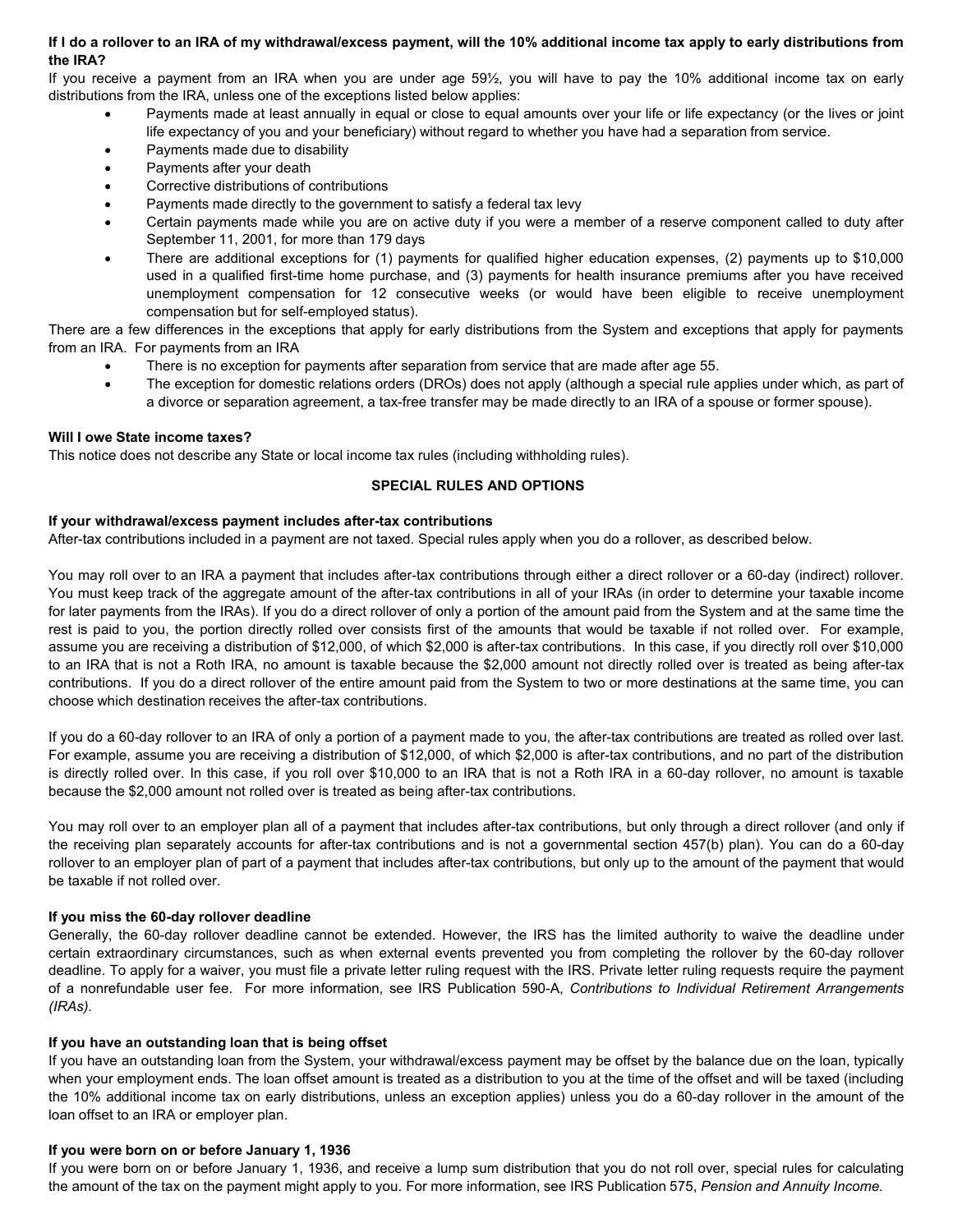#### **If you roll over your withdrawal/excess payment to a Roth IRA**

If you roll over a withdrawal/excess payment from the System to a Roth IRA, a special rule applies under which the amount of the payment rolled over (reduced by any after-tax amounts) will be taxed. However, the 10% additional income tax on early distributions will not apply (unless you take the amount rolled over out of the Roth IRA within 5 years, counting from January 1 of the year of the rollover).

If you roll over the payment to a Roth IRA, later payments from the Roth IRA that are qualified distributions will not be taxed (including earnings after the rollover). A qualified distribution from a Roth IRA is a payment made after you are age 59½ (or after your death or disability, or as a qualified first-time homebuyer distribution of up to \$10,000) and after you have had a Roth IRA for at least 5 years. In applying this 5-year rule, you count from January 1 of the year for which your first contribution was made to a Roth IRA. Payments from the Roth IRA that are not qualified distributions will be taxed to the extent of earnings after the rollover, including the 10% additional income tax on early distributions (unless an exception applies). You do not have to take required minimum distributions from a Roth IRA during your lifetime. For more information, see IRS Publication 590-A, *Contributions to Individual Retirement Arrangements (IRAs)*, and IRS Publication 590-B, *Distributions from Individual Retirement Arrangements (IRAs*).

You cannot roll over a distribution to a designated Roth account in another employer's plan.

Payments under a domestic relations order. If you are the spouse or former spouse of the participant who receives a payment from the System under a domestic relations order (DRO), you generally have the same options the participant would have (for example, you may roll over the payment to your own IRA or an eligible employer plan that will accept it). Payments under the DRO will not be subject to the 10% additional income tax on early distributions.

#### **If you are a nonresident alien**

If you are a nonresident alien and you do not do a direct rollover to a U.S. IRA or U.S. employer plan, instead of withholding 20%, the System is generally required to withhold 30% of the payment for federal income taxes. If the amount withheld exceeds the amount of tax you owe (as may happen if you do a 60-day rollover), you may request an income tax refund by filing Form 1040NR and attaching your Form 1042-S. See Form W-8BEN for claiming that you are entitled to a reduced rate of withholding under an income tax treaty. For more information, see also IRS Publication 519, *U.S. Tax Guide for Aliens*, and IRS Publication 515, *Withholding of Tax on Nonresident Aliens and Foreign Entities.*

#### **Other special rules**

If your payments for the year are less than \$200, the System is not required to allow you to do a direct rollover and is not required to withhold for federal income taxes. However, you may do a 60-day (indirect) rollover.

You may have special rollover rights if you recently served in the U.S. Armed Forces. For more information, see IRS Publication 3, *Armed Forces' Tax Guide*.

## **FOR MORE INFORMATION**

You may wish to consult with a professional tax advisor, before taking a payment from the System. Also, you can find more detailed information on the federal tax treatment of payments from employer plans in: IRS Publication 575, *Pension and Annuity Income*; IRS Publication 590-A, *Contributions to Individual Retirement Arrangements (IRAs*); and IRS Publication 590-B, *Distributions from Individual Retirement Arrangements (IRAs*). These publications are available from a local IRS office, on the web at www.irs.gov, or by calling 1-800- TAX-FORM.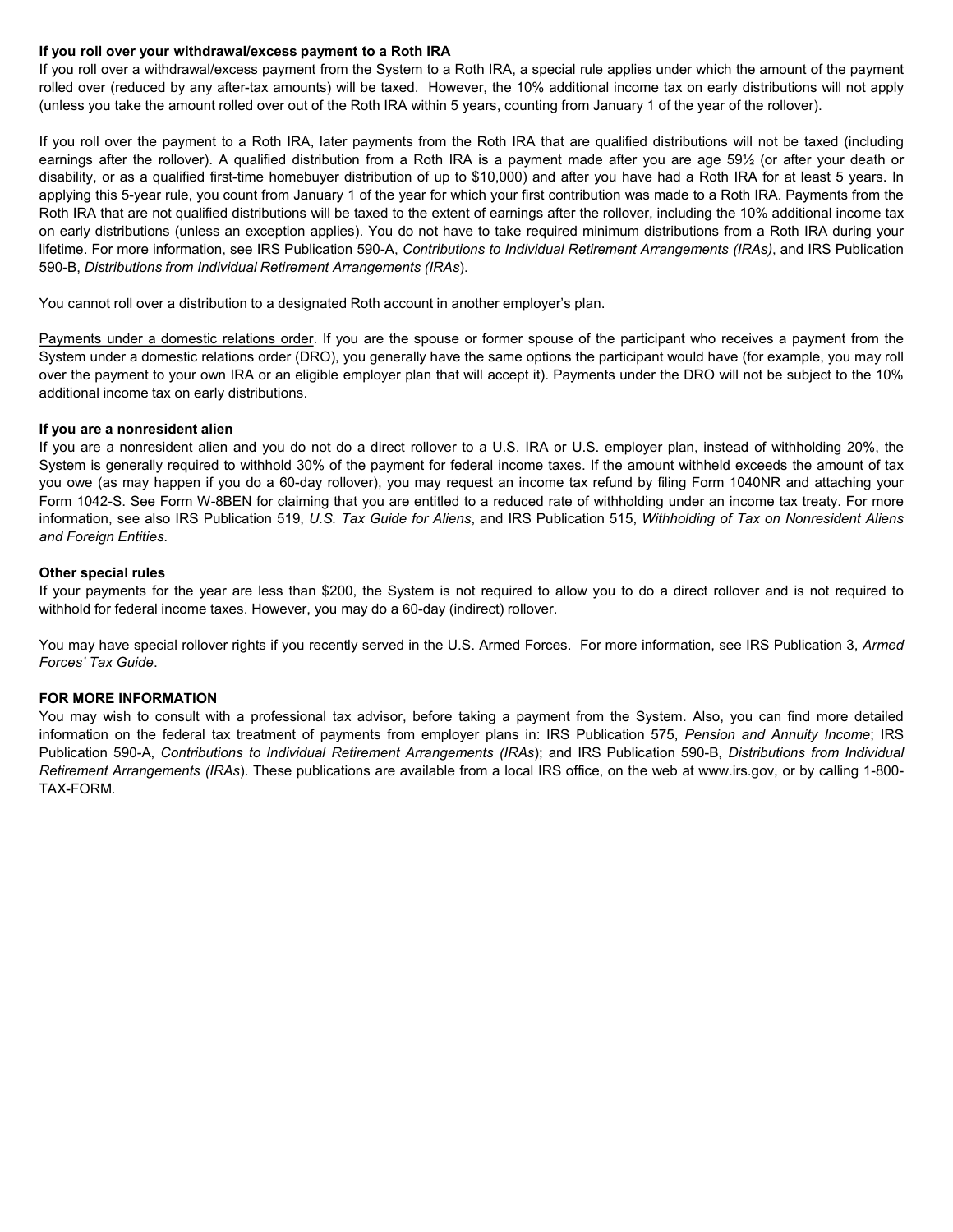| Office of the New York State Comptroller<br>New York State and Local Retirement System<br>110 State Street, Albany, New York 12244-0001                                                                                                                                                                                                                                                  | <b>Received Date</b>                              | <b>Application for Direct Trustee</b><br>to Trustee Transfer<br>Taxable                                                          |  |  |
|------------------------------------------------------------------------------------------------------------------------------------------------------------------------------------------------------------------------------------------------------------------------------------------------------------------------------------------------------------------------------------------|---------------------------------------------------|----------------------------------------------------------------------------------------------------------------------------------|--|--|
| Please type or print clearly<br>in blue or black ink                                                                                                                                                                                                                                                                                                                                     |                                                   | <b>RS 5500</b>                                                                                                                   |  |  |
| <b>NYSLRS ID</b>                                                                                                                                                                                                                                                                                                                                                                         | Social Security Number [last 4 digits]<br>XXX-XX- | (Rev. 04/22)<br>Retirement System [check one]<br>Employees' Retirement System (ERS)<br>Police and Fire' Retirement System (PFRS) |  |  |
| Please select the type of application you submitted:                                                                                                                                                                                                                                                                                                                                     |                                                   |                                                                                                                                  |  |  |
| Withdrawal Application (RS 5014)                                                                                                                                                                                                                                                                                                                                                         |                                                   | Application for Refund of Excess Contributions (RS 5195)                                                                         |  |  |
| <b>Payment Authorization: (To be completed by benefit recipient)</b>                                                                                                                                                                                                                                                                                                                     |                                                   |                                                                                                                                  |  |  |
|                                                                                                                                                                                                                                                                                                                                                                                          |                                                   | hereby request to the Comptroller of the State of New York as trustee for the State of New York as trustee for the               |  |  |
|                                                                                                                                                                                                                                                                                                                                                                                          |                                                   | New York State and Local Retirement System, a qualified plan under Section 401(a) of the Internal Revenue Code, transfer my      |  |  |
|                                                                                                                                                                                                                                                                                                                                                                                          |                                                   |                                                                                                                                  |  |  |
|                                                                                                                                                                                                                                                                                                                                                                                          |                                                   |                                                                                                                                  |  |  |
| * Election for Federal Withholding on Roth IRA:<br>If you do not want the Retirement System to withhold any Federal income tax from your payment, sign and date this election.<br>I do not want to have Federal income tax withheld from my payment.                                                                                                                                     |                                                   |                                                                                                                                  |  |  |
| Trustee Information: (The following to be completed by a representative of your financial institution)                                                                                                                                                                                                                                                                                   |                                                   |                                                                                                                                  |  |  |
|                                                                                                                                                                                                                                                                                                                                                                                          |                                                   | has established an account with us;                                                                                              |  |  |
| (Name)                                                                                                                                                                                                                                                                                                                                                                                   |                                                   | will accept the direct rollover for                                                                                              |  |  |
| (Trustee Name)<br>in the plan identified below.                                                                                                                                                                                                                                                                                                                                          |                                                   | (Name)                                                                                                                           |  |  |
| <b>Taxable Amount:</b><br>Account Number:<br>Type of plan (check one)                                                                                                                                                                                                                                                                                                                    |                                                   |                                                                                                                                  |  |  |
| Individual Retirement Account - 408(a) or<br>1.<br>Individual Retirement Annuity - 408(b)<br>Roth IRA - 408(A)(e) * See Election for Federal Withholding on Roth IRA* box above<br>2.<br>403(a) Annuity Plan<br>3.<br>403(b) Tax Sheltered Annuity<br>4.<br>Qualified Defined Benefit or Contribution Plan 401(a) or 401(k)<br>5.<br>Governmental Deferred Compensation Plan - 457<br>6. |                                                   |                                                                                                                                  |  |  |